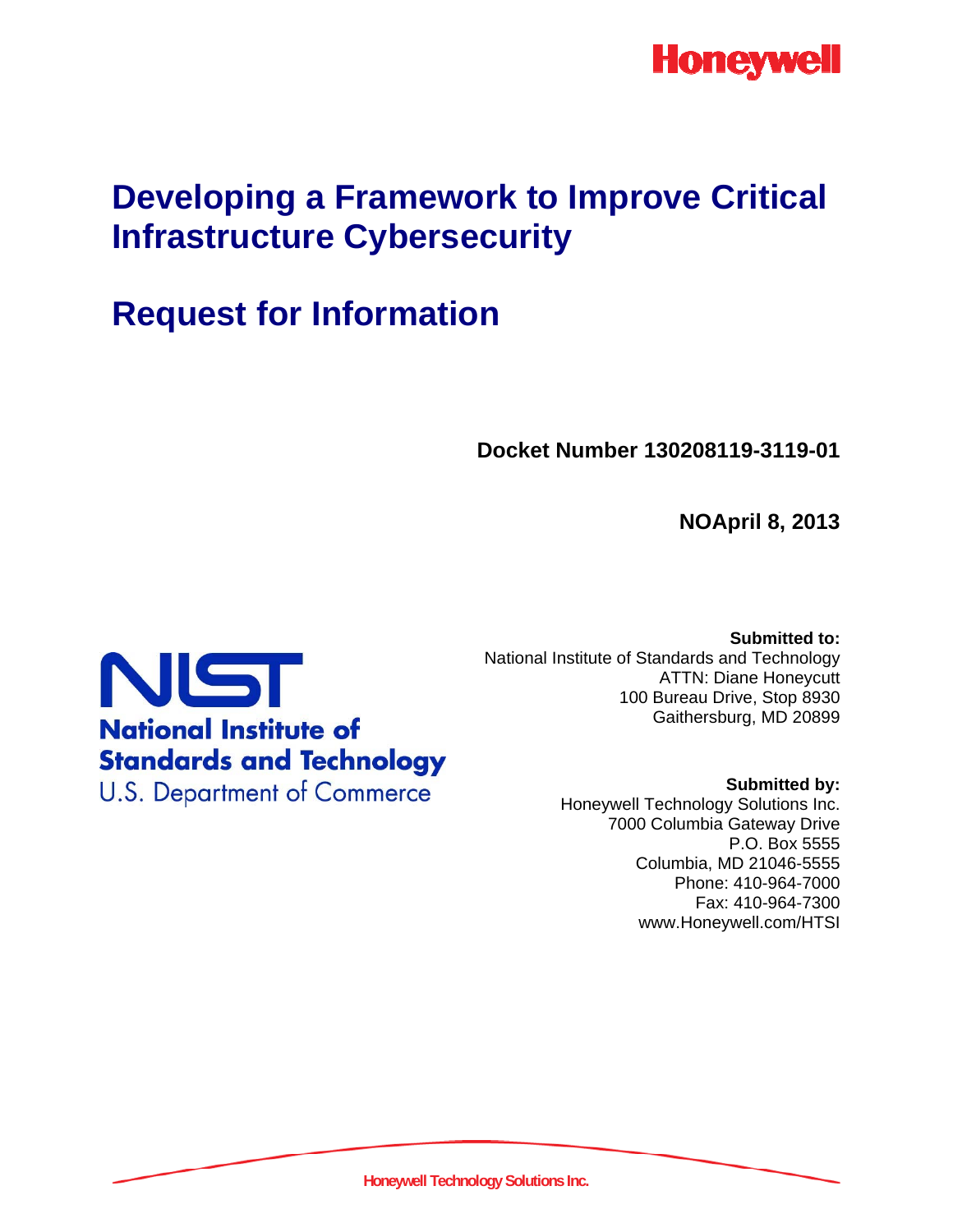



# **TABLE OF CONTENTS**

#### **Section Page**

| What do organizations see as the greatest challenges in improving cybersecurity<br>practices across critical infrastructure and what do organizations see as the greatest<br>challenges in developing cross sector standards based framework for critical |
|-----------------------------------------------------------------------------------------------------------------------------------------------------------------------------------------------------------------------------------------------------------|
| Describe your organizations policies and procedures governing risk generally and<br>cybersecurity risk specifically. How does senior management communicate and                                                                                           |
| Where do organizations locate their cybersecurity risk management program/office? 5                                                                                                                                                                       |
| How do organizations define and assess risk generally and cybersecurity risk                                                                                                                                                                              |
| To what extent is cybersecurity risk incorporated into organization overarching                                                                                                                                                                           |
| What standards, guidelines, best practices, and tools are organizations using to<br>understand, measure, and manage risk at the management, operational, and technical                                                                                    |
| What are the current regulatory reporting requirements in the United States (e.g. local,                                                                                                                                                                  |
| What organizational critical assets are interdependent upon other critical physical and<br>information infrastructures, including telecommunications, energy, financial services,                                                                         |
| What performance goals do organizations adopt to ensure their ability to provide                                                                                                                                                                          |
| If your organization is required to report to more than one regulatory body, what<br>information does your organization report and what has been your organizations                                                                                       |
| What roles(s) do or should national/international standards and organizations that<br>develop national / international standards play in critical infrastructure cybersecurity                                                                            |
| USE OF FRAMEWORKS, STANDARDS, GUIDELINES, AND BEST PRACTICES 9                                                                                                                                                                                            |
|                                                                                                                                                                                                                                                           |
|                                                                                                                                                                                                                                                           |
|                                                                                                                                                                                                                                                           |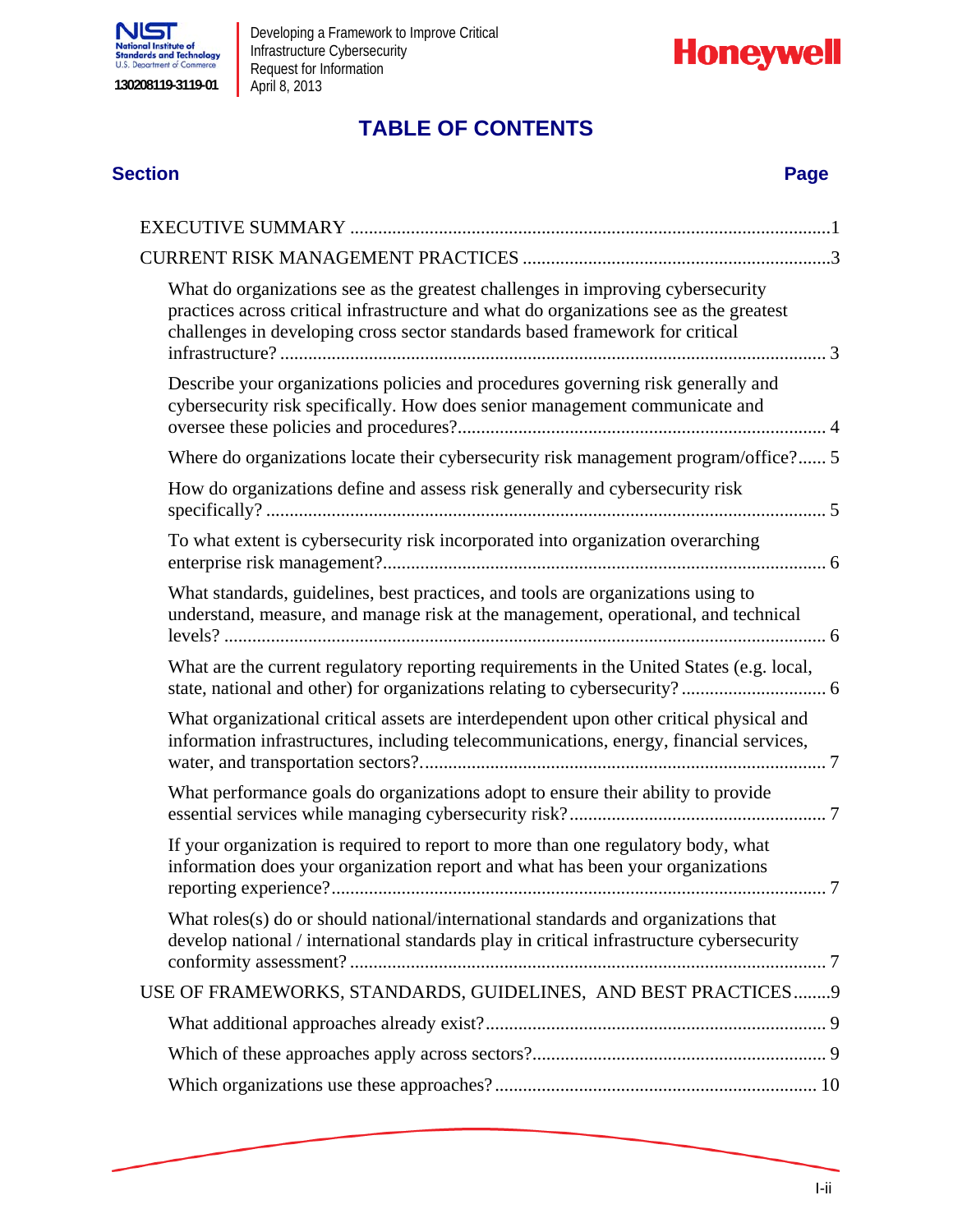



# **TABLE OF CONTENTS (Continued)**

| <b>Section</b>                                                                         | Page |
|----------------------------------------------------------------------------------------|------|
|                                                                                        |      |
|                                                                                        |      |
|                                                                                        |      |
| When using an existing framework, should there be a related sector-specific standards  |      |
| What can the role of sector-specific agencies and related sector coordinating councils |      |
|                                                                                        |      |
|                                                                                        |      |
| Are these practices widely used throughout Critical Infrastructure and Industry? 12    |      |
| How do these practices relate to existing international standards and practices? 12    |      |
| Which of these practices do commenters see as being the most critical for the secure   |      |
| Are some of these practices not applicable for business or mission needs within        |      |
| Which of these practices pose the most significant implementation challenge? 13        |      |
| How are standards or guidelines utilized by organizations in the implementation of     |      |
| Do organizations have a methodology in place for the proper allocation of business     |      |
| Do organizations have a formal escalation process to address cybersecurity risks that  |      |
| What risks to privacy and civil liberties do commenters perceive in the application of |      |
| What are the international implications of this framework on your global business      |      |
|                                                                                        |      |
| In addition to the practices noted above are there other core practices that should be |      |
|                                                                                        |      |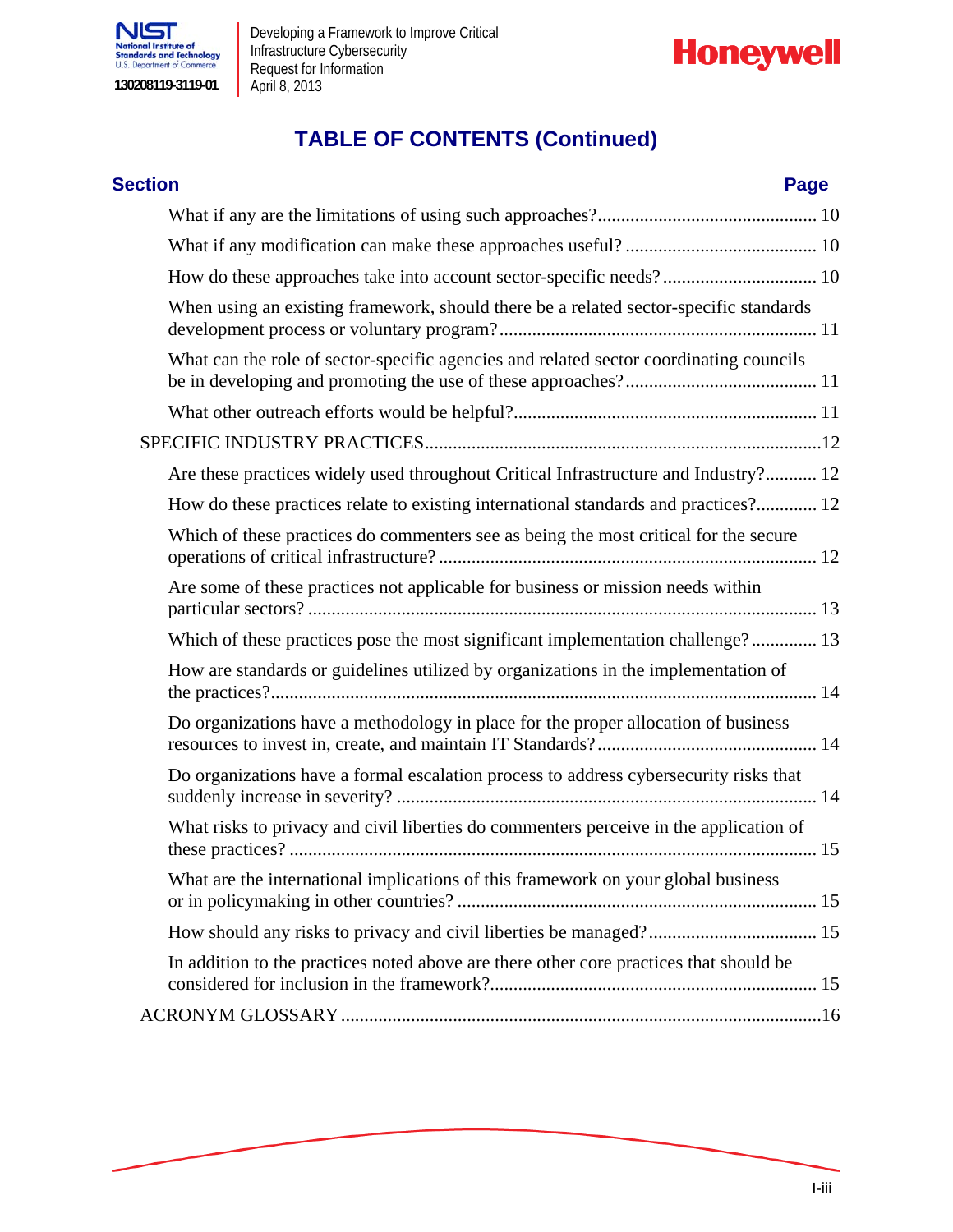



### **EXECUTIVE SUMMARY**

Honeywell is pleased to respond to the National Institute of Standards and Technology's (NIST) request for information regarding "Developing a Framework to Improve Critical Infrastructure Cybersecurity." We are well positioned as a supplier of critical infrastructure products and services to offer valuable insight into the NIST request. This executive summary describes our company's multiple positions in the critical infrastructure supply chain and our approach to this response.

Honeywell believes that the framework should be risk-based and capable of keeping pace with evolving threats. It should advocate and not mandate good security practices and be a component of a predictive cyber security process that is supplemented with effective information sharing between government and industry partners. We welcome the recent Presidential Executive Order and also believe the Federal agencies must commit to share information, including classified information, in real time.

Our responses contain the perspectives of several Honeywell cybersecurity stakeholders:

- A supplier of critical infrastructure products and services to public and private sectors
- A customer partner within the Department of Defense (DoD), Aerospace and Energy markets
- An enterprise security group that manages our enterprise security program
- An industry expert on critical infrastructure processes in transportation and energy sectors.

Honeywell is a Fortune 100 company that invents and manufactures technologies to address tough challenges linked to global macro-trends such as safety, security, and energy. With approximately 132,000 employees worldwide, including more than 22,000 engineers and technologists, we have an unrelenting focus on quality, delivery, value, and technology in everything we make and do. With 97 distinct research and engineering facilities, we have over 32,000 patents and patents pending. Our businesses deliver products and services supporting critical infrastructure primarily in the spaces of Industrial Energy and Aerospace Transportation. Further, we provide on-going Security Solutions for both our internal enterprise and our external customer base.

**Industrial Energy** - Honeywell Automation Controls Solutions is a leader in Industrial IT Solutions focusing on protecting process industry facilities from the growing risk of industrial cybersecurity threats and vulnerabilities. The portfolio includes scalable tools, services, best practices, and support from Honeywell's global team of network- and security-certified personnel that secure users' critical infrastructure and deliver a more predictable and safe environment – regardless of control system vendor or location. Honeywell draws on its experience in more than 70 control system versions and hundreds of key industrial cybersecurity projects across the globe to provide a bottom-up, asset-based security risk management solutions that are customized to process control environments. We are at work in 150 million homes, 10 million buildings, 5,000 industrial facilities, and hundreds of gas and electric utilities worldwide.

**Aerospace Transportation** - Honeywell Aerospace is a leader in developing and certifying new safe and secure products to connect aircraft to external network-oriented services. We innovate and integrate thousands of products and services to advance and easily deliver safe, efficient, productive, and comfortable experiences worldwide. Our goal is to secure these aerospace products and services by adding cybersecurity concerns and certifications to our existing risk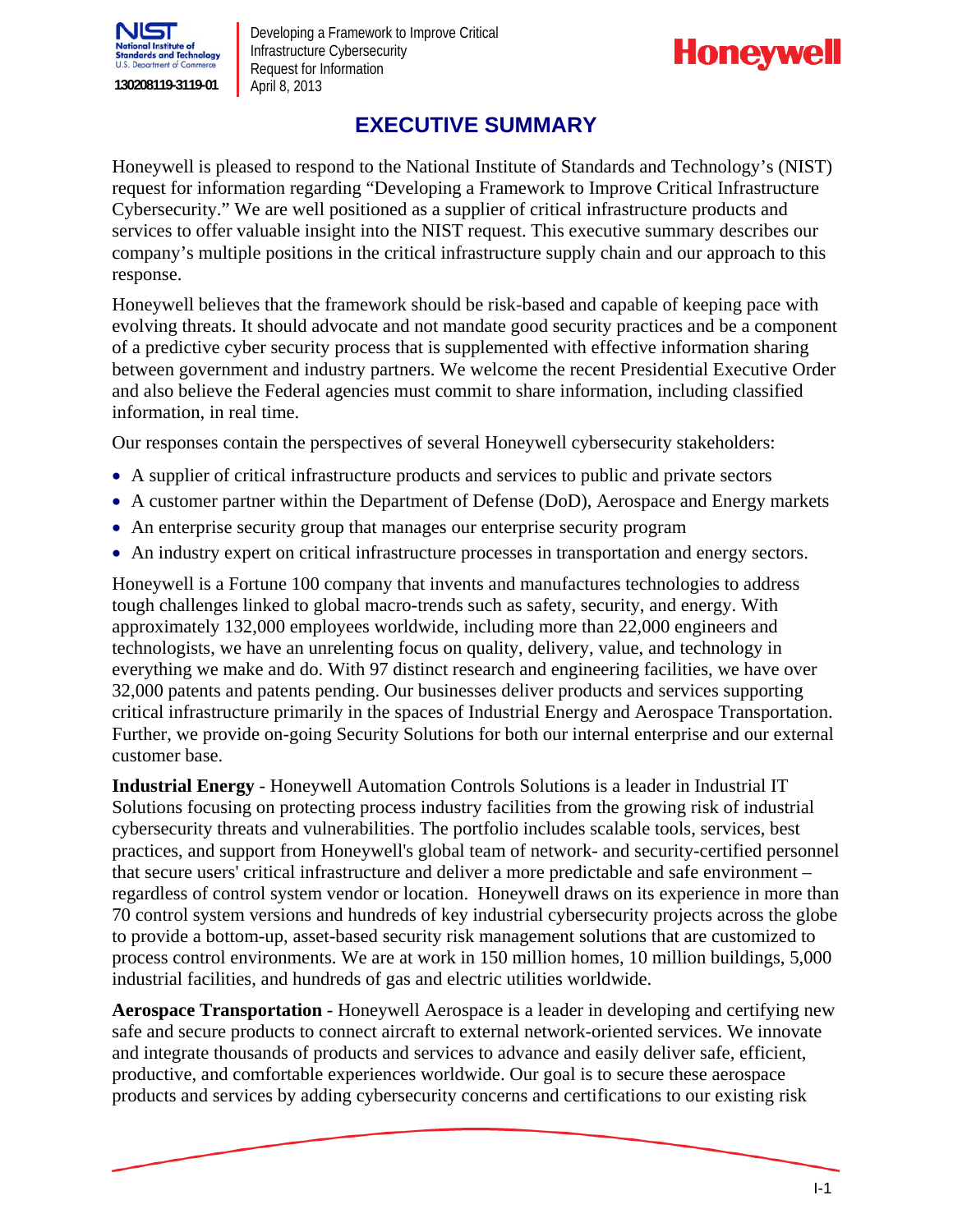



management practices for development and operation, including the development of new and novel cybersecurity technologies for achieving these goals, and diligence in analysis and response to developing cybersecurity threats to our products and services.

**Enterprise Security Solutions** - Honeywell Global Security is our internal security organization that is accountable for the physical and cybersecurity across the Honeywell enterprise. Its portfolio includes: internal policy and standards; business continuity; risk assessments; architecture and our Security Operations Center (SOC) that coordinates threat monitoring and incident response.

**External Security Solutions** - Honeywell Technology Solutions is the Federal Security Services arm for Honeywell's diverse product lines. We partner with our businesses to deliver physical and cyber solutions to both public and private entities. Key capabilities include policy transition and training, auditing, risk assessment, certification and accreditation, intelligence, site remediation, security deployment and installations and on-going computer network defense.

Our responses leverage this diverse perspective and experience with critical infrastructure protection. Our key themes are:

- A "one size for all" approach is not effective. Critical infrastructure is diverse; the threats and their solutions vary. We recommend tailoring by sector.
- Standards must be risk-based and flexible and capable of keeping pace with evolving threats. They should promote the value of meeting objectives and should not prescribe the means of compliance.
- We do not support standards that require "check the box" assessments and or static control frameworks.
- We encourage NIST to define the relationship of the new framework with other current standards and/or policies already in place.

Our responses are linked to each question in the Request for Information (RFI) and organized by the three RFI topics: Risk Management; Use of Frameworks, Standards, Guidelines, and Best Practices; and Specific Practices. Please do not hesitate to contact us for further clarification.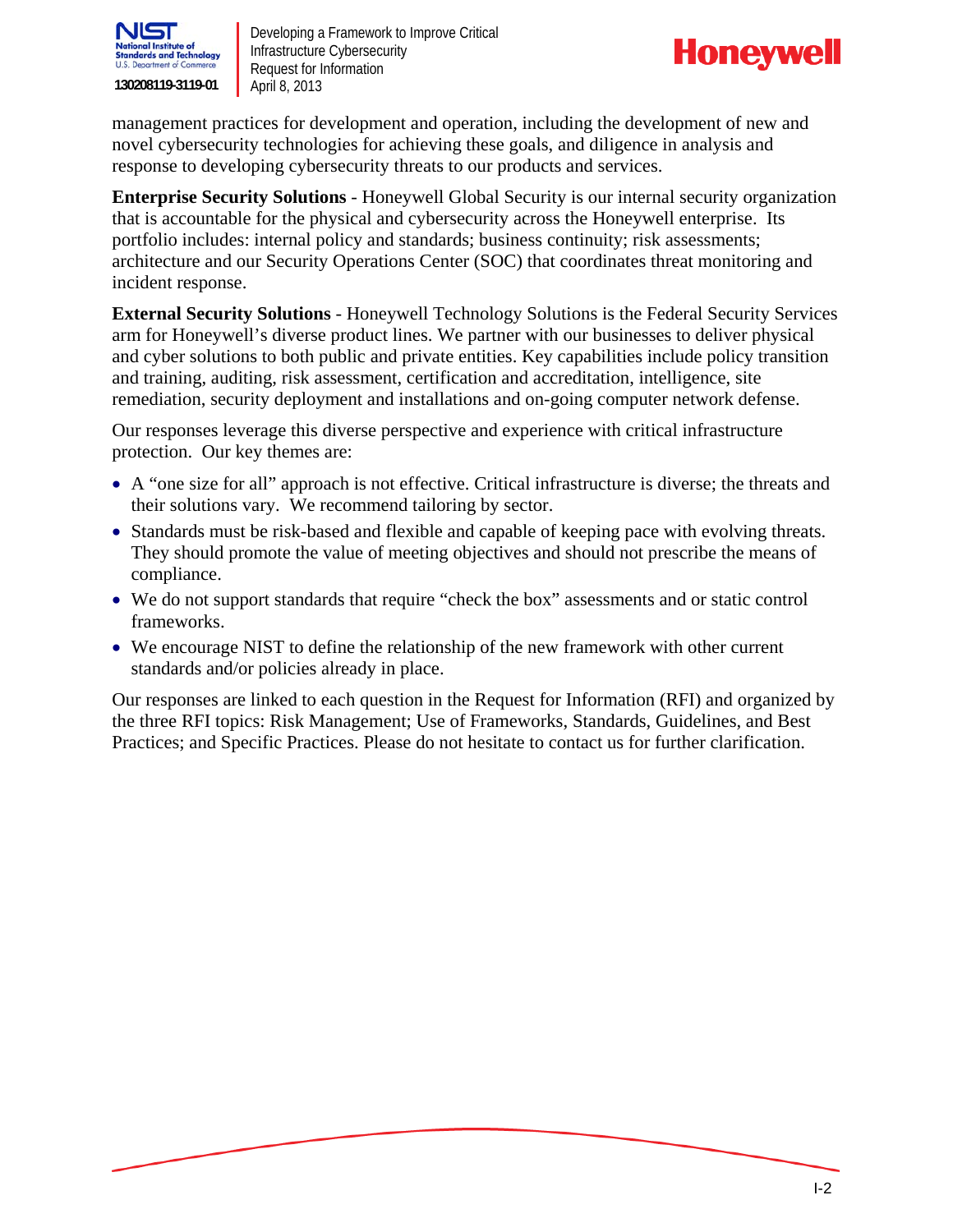



### **CURRENT RISK MANAGEMENT PRACTICES**

Cybersecurity risks should be regularly evaluated at the leadership and operational levels. Product teams and enterprise security groups should prioritize these risks to improve predictive capabilities and reliability for products and services. Cybersecurity standards should be relevant, risk-based and capable of keeping pace with evolving threats. Each critical infrastructure sector will have varying risk tolerances based on the services they provide. To that end any risk framework should allow flexibility.

#### **WHAT DO ORGANIZATIONS SEE AS THE GREATEST CHALLENGES IN IMPROVING CYBERSECURITY PRACTICES ACROSS CRITICAL INFRASTRUCTURE AND WHAT DO ORGANIZATIONS SEE AS THE GREATEST CHALLENGES IN DEVELOPING CROSS SECTOR STANDARDS BASED FRAMEWORK FOR CRITICAL INFRASTRUCTURE?**

The challenges seen can be describe in three areas: technological, sector uniqueness and mission assurance.

**Technology Challenges.** Layering technology on top of critical infrastructure that was not originally designed for a security layer must be carefully implemented to avoid causing impacts to safety, performance and functionality adding unreasonable cost. Much of the critical infrastructure has a lifetime measured in decades as opposed to the 3-5 year life of typical IT equipment. This legacy equipment was deployed at a time when the threat was low and the cost of computing and communications were high. Much of this legacy equipment cannot be practically upgraded to address these security concerns and thus requires replacement in order to significantly improve security.

**Sector Uniqueness Challenges.** Controls that provide for flexibility on implementation methodologies can mitigate the challenge of force fitting solutions into differing environments which may cause significant disruption if not tailored. The experience of the Aerospace sector in implementing integrated risk management practices under Federal regulation is that frameworks work best when they focus on the objectives for compliance and not on the means of compliance. Information technology practices vary across sectors and even within sectors in order to satisfy the specific functional needs that drive an organization to adopt information technology. Practices that are standard within one sector may conflict with the technology requirements of another sector and could even conflict with a different segment of the same sector.

Part of sector unique challenges is the management of conflict across standards. Under the auspices of Department of Transportation (DOT), Federal Aviation Authority (FAA), and the International Civil Aviation Organization (ICAO) for example, the Aerospace sector is already subject to a standards-based framework to assure the safety of the public which includes the threats of cybersecurity attack, and has integrated practices and processes to assure compliance with safety regulations and standards. Any cross-sector cybersecurity framework must be compatible with the existing safety practices and processes.

The priority of control implementation within a framework needs to address threats and consequences of cyber attacks against sector specific critical infrastructure. For example, the consequences are much different between disabling an elevator versus disabling an aircraft or power plant thus the control priorities will be different. The range of consequences also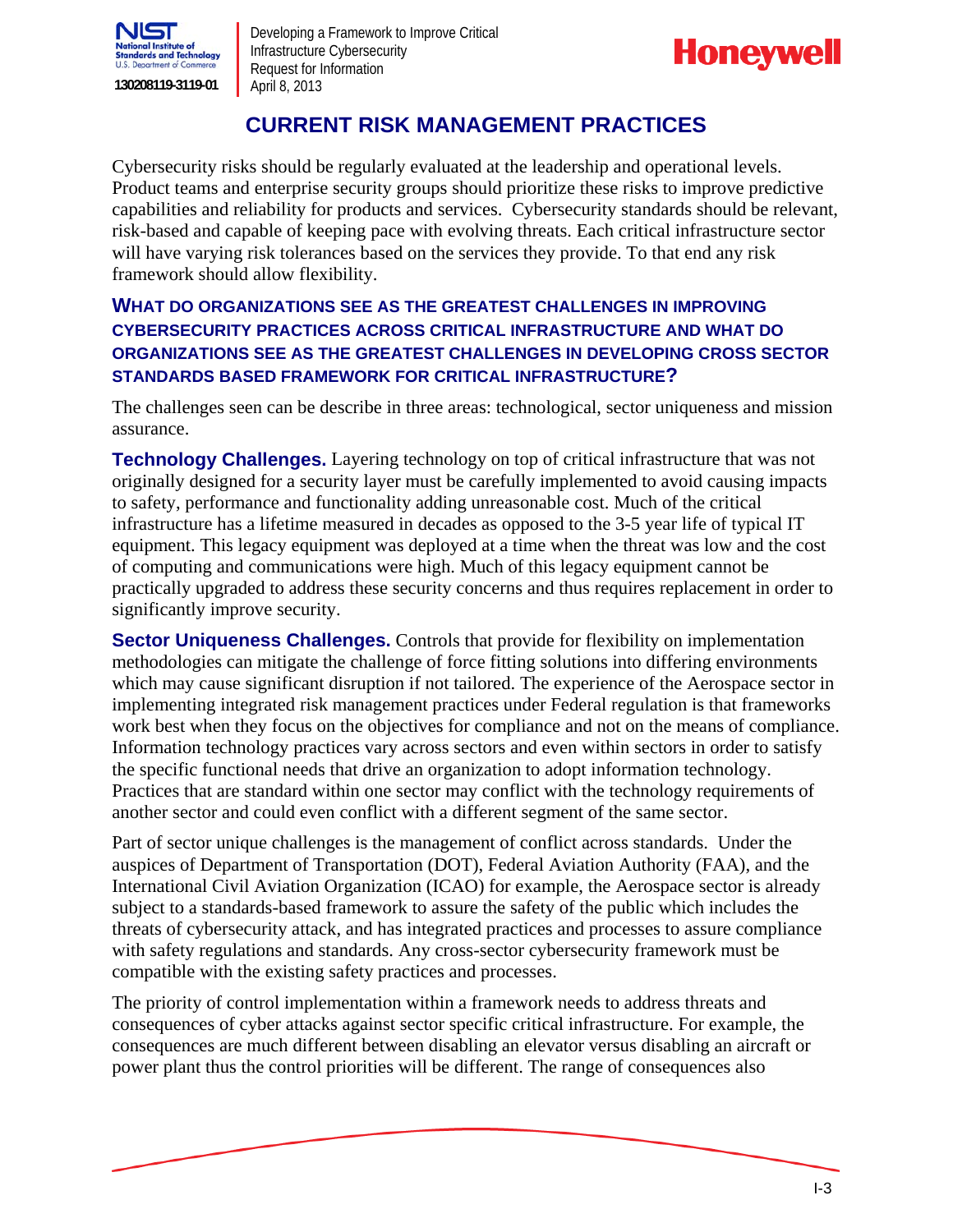



determines the need for varied levels of investment to address cybersecurity across the sectors and applications.

Cybersecurity best practices and controls should be balanced with the threats and unique risk tolerances of each critical infrastructure sector. Existing and overlapping practices need to be consolidated, simplified and supplemented with effective sharing of threat information between government and peer companies.

**Mission Assurance Challenges.** Many of the control systems for critical infrastructure are complex, distributed and safety critical. Getting systems to function safely and efficiently is already a significant engineering challenge. When additional security measures are layered on top of these systems it can lead to significant changes in operational procedures. For example, locking down security in safety critical systems may require over-ride technology/procedures to be implemented to allow access to controls in the event of an emergency.

Controls must add value in increasing the security posture of critical infrastructure. Paperwork documentation or simply reporting the security state does not make the systems more secure, but rather simply documents the vulnerabilities. The framework must allow public and private concerns to implement the controls at some level, increasing security, without negatively impacting mission requirements.

Consideration must also be given to the criticality of each control based upon the implementation environment. Examples can include specific business-sectors (Finance, Manufacturing, Services, etc.); the framework should allow the ability to identify similar threat vectors between sectors; factor in each group's unique risk tolerances; and design road maps to prioritize security investments around each sectors most critical mission elements. It is not feasible to drive specifics across sectors, but rather more reasonable to identify risks in the form of controls and allow the individual sectors to define the actions that are necessary to secure their products to meet their missions.

#### **DESCRIBE YOUR ORGANIZATIONS POLICIES AND PROCEDURES GOVERNING RISK GENERALLY AND CYBERSECURITY RISK SPECIFICALLY. HOW DOES SENIOR MANAGEMENT COMMUNICATE AND OVERSEE THESE POLICIES AND PROCEDURES?**

Senior management considers cybersecurity to be a fundamental part of safety risk management and product certification, and a fundamental process within the development and production of critical infrastructure products. Development, propagation, and enforcement of cybersecurity policies and procedures is part of the Integrated Product Development, Delivery and Service processes used by Honeywell in all development and production. Enforcement of these processes is considered a fundamental Honeywell value by senior management. For our Avionics products, the process is audited by FAA personnel to demonstrate compliance to Federal process standards. For our DoD products and services, Authority to Operate must be granted by the government's Designated Approval Authority prior to operation. For those customers whom we provide risk assessment services for, we utilized a framework of identification, prioritization and mitigation which is based on a combination of severity, likelihood and ability to mitigate.

Cybersecurity risk is governed at the enterprise level through a Governance Risk and Compliance framework. As an example,

Risk objectives are defined; critical assets are identified; and tiered controls are established.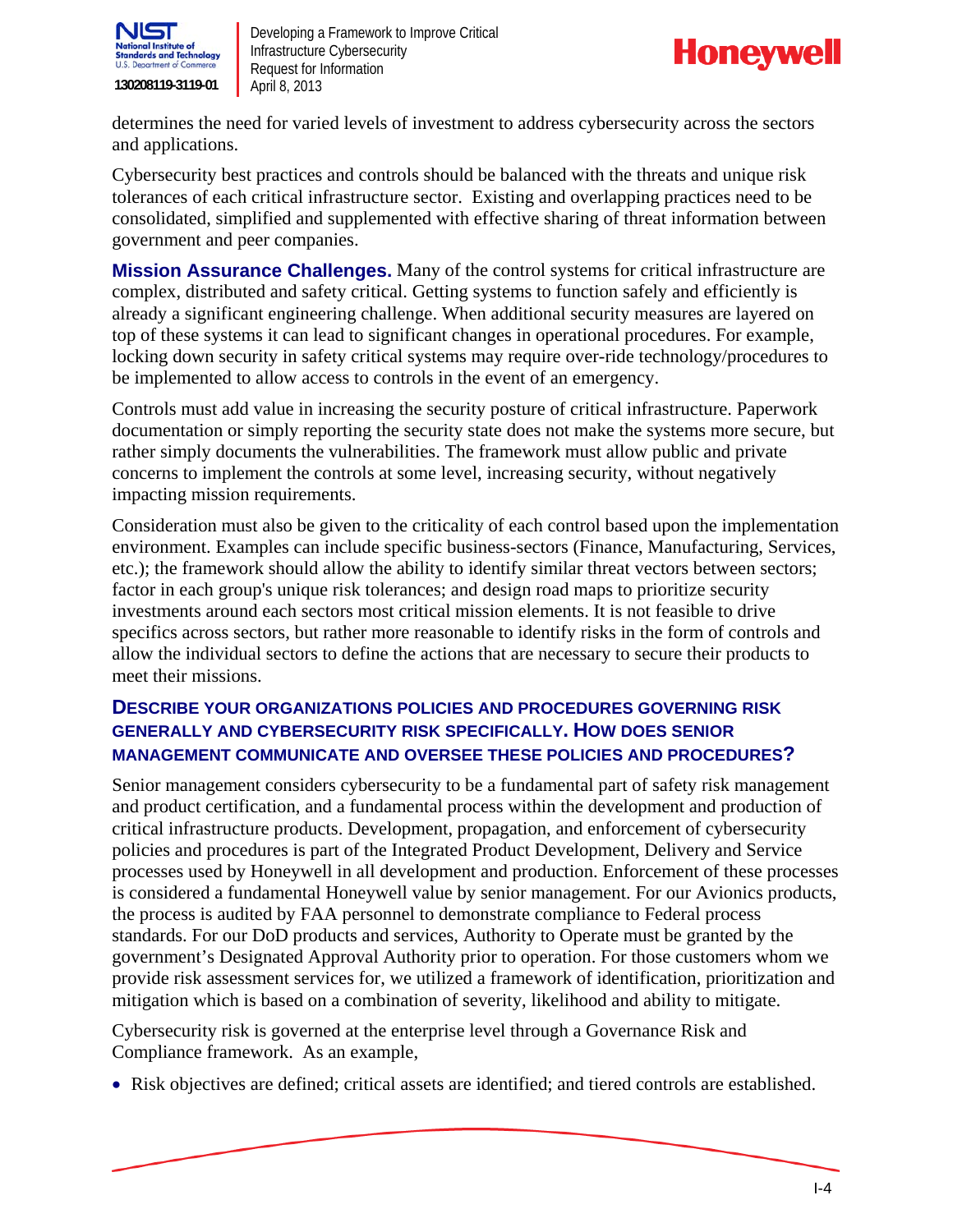



- Control owners are appointed and control effectiveness managed by visual management processes.
- Protocols for escalation of control failures are defined; business continuity management plans are implemented and tested.
- Risk is continuously assessed based upon dynamic threat conditions and threat intelligence.
- Leaders periodically audit risk objectives, controls, and plans.

#### **WHERE DO ORGANIZATIONS LOCATE THEIR CYBERSECURITY RISK MANAGEMENT PROGRAM/OFFICE?**

All programs and product deployments have a risk program that they follow regardless of the physical location of that activity. In many cases the risk management office is centrally located while others are located at the site of the activity. Each product development program develops and executes a cybersecurity plan conforming to the appropriate governing and compliance body.

cybersecurity risk management at the enterprise level. The Chief Information Officer is accountable and the Chief Security Officer is responsible for

#### **HOW DO ORGANIZATIONS DEFINE AND ASSESS RISK GENERALLY AND CYBERSECURITY RISK SPECIFICALLY?**

Generally, risk is managed through a combination of impact, likelihood of occurrence and ability to mitigate. Because these factors for cybersecurity risk can be different across sectors, industry looks to compliance and standard documentation to identify key controls for their sector.

At the enterprise level focus is on risk that has a significant impact on critical assets and services. Key steps include assessing damage potential, determining reproducibility and exploitability, establishing the ability to detect and identifying affected people.

Within the Aerospace Transportation sector, the definition and assessment of risk is typically governed by control sets applicable to the respective area. For example, Federal regulations Code of Federal Regulations (CFR) Title 14 25.1309 and CFR Title 14 25.1301 define acceptable risk compliance for aircraft equipment, which includes the risk from cybersecurity threats. The FAA issues means of compliance to these regulations for failure and operational risk in Advisory Circular (AC)25.1309 which also refers to additional guidance in the industry standards Society of Automotive/Aerospace Engineers (SAE) Aerospace Recommended Practices (ARP) 4754 and SAE ARP 4761. An extended means of compliance for cybersecurity risk assessment is defined in Radio Technical Commission for Aeronautics (RTCA) DO-326 "Airworthiness Security". Other standards also apply based on FAA requirements for specific products. Honeywell conforms to these standards in all its internal development processes.

Programs for critical infrastructure within the DoD follow 8500.1 and 8500.2 controls and compliance analysis utilizing documents such as the Department of Defense Information Assurance Certification and Accreditation Process (DIACAP) Implementation Plan (DIP), System Implementation plan (SIP), Assessment Scorecard and Plan of Action and Milestones (POA&M) to define and assess cyber security risk. Annual validations of system controls are done to ensure risk is being reduced and the overall security posture of systems is being increased.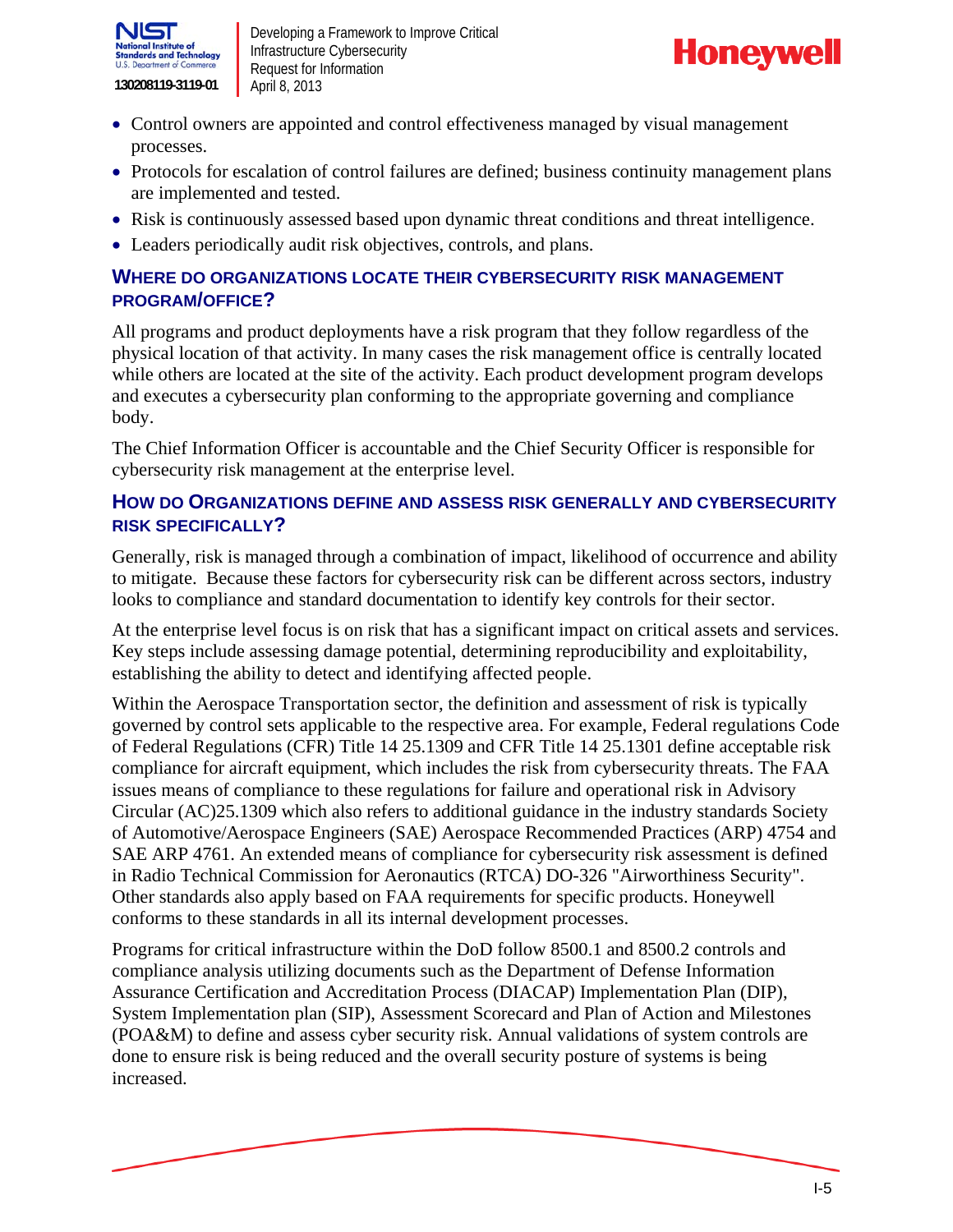

![](_page_8_Picture_2.jpeg)

In all these sectors, Stakeholder agreement is paramount to risk acceptance. These stakeholders may be governing bodies, Designated Approval Authorities or the company's Senior Management. They must decide which risks should be addressed through the approved mitigation plan or determine which risks should be accepted or transferred.

#### **TO WHAT EXTENT IS CYBERSECURITY RISK INCORPORATED INTO ORGANIZATION OVERARCHING ENTERPRISE RISK MANAGEMENT?**

Within the enterprise, cybersecurity risk is initially evaluated at the operational level through recurring audits, risk assessments, incident management and root cause analysis. Findings are reviewed and assessed by appropriate business and corporate teams. Cybersecurity risk is reviewed and evaluated each year for purposes of updating the Audit Committee and in support of certain Securities and Exchange Commission (SEC) requirements, e.g., 10-K disclosure.

For products and service offerings, it is fully incorporated into the Integrated Product Development Process used by our development and manufacturing operations.

#### **WHAT STANDARDS, GUIDELINES, BEST PRACTICES, AND TOOLS ARE ORGANIZATIONS USING TO UNDERSTAND, MEASURE, AND MANAGE RISK AT THE MANAGEMENT, OPERATIONAL, AND TECHNICAL LEVELS?**

There is not a single standard that fits across all areas (Site, Organization, and product/program) but rather a set of sector specific guidance. Some of these include:

- International Electrotechnical Commission (IEC) 62443/ISA-99 standard for Industrial Automation & Control Systems Security is used within the process automation industry.
- AC25.1309, SAE ARP 4754, SAE ARP 4754A, SAE ARP 4761, SAE ARP 5150, and DO-326 for Avionics Development. Other regulations and standards apply to airline operators, and the Federal ATC system is subject to FISMA.
- International Organization for Standardization (ISO)/IEC 27000-series, NIST Special Publications -800 series, Control Objectives for Information and Related Technology (COBIT), Information Technology Infrastructure Library (ITIL) for IT organizations.
- DoD best practices including DIACAP, NIST 800-53 and ISO 17000 series.
- Others include Federal Information Security Management Act (FISMA), Federal Information Processing Standard (FIPS), and miscellaneous NIST SPs.

In addition, companies can choose to develop internal policies and standards via industry associations such as the Information Security Forum and Information Risk Executive Council and Network Frontiers (ICFs).

#### **WHAT ARE THE CURRENT REGULATORY REPORTING REQUIREMENTS IN THE UNITED STATES (E.G. LOCAL, STATE, NATIONAL AND OTHER) FOR ORGANIZATIONS RELATING TO CYBERSECURITY?**

There are numerous reporting requirements. Some are linked to a mandate for corporate reporting and some are specific to business sectors and product lines.

Product/program reporting requirements are governed by the compliance clauses levied by the regulating authorities such as the FAA issuing Special Conditions under CFR Title 14 for managing the cybersecurity aspects of Type Design, Production Approval, Continuing Airworthiness, and Operational Approval of all aerospace commercial products and services. For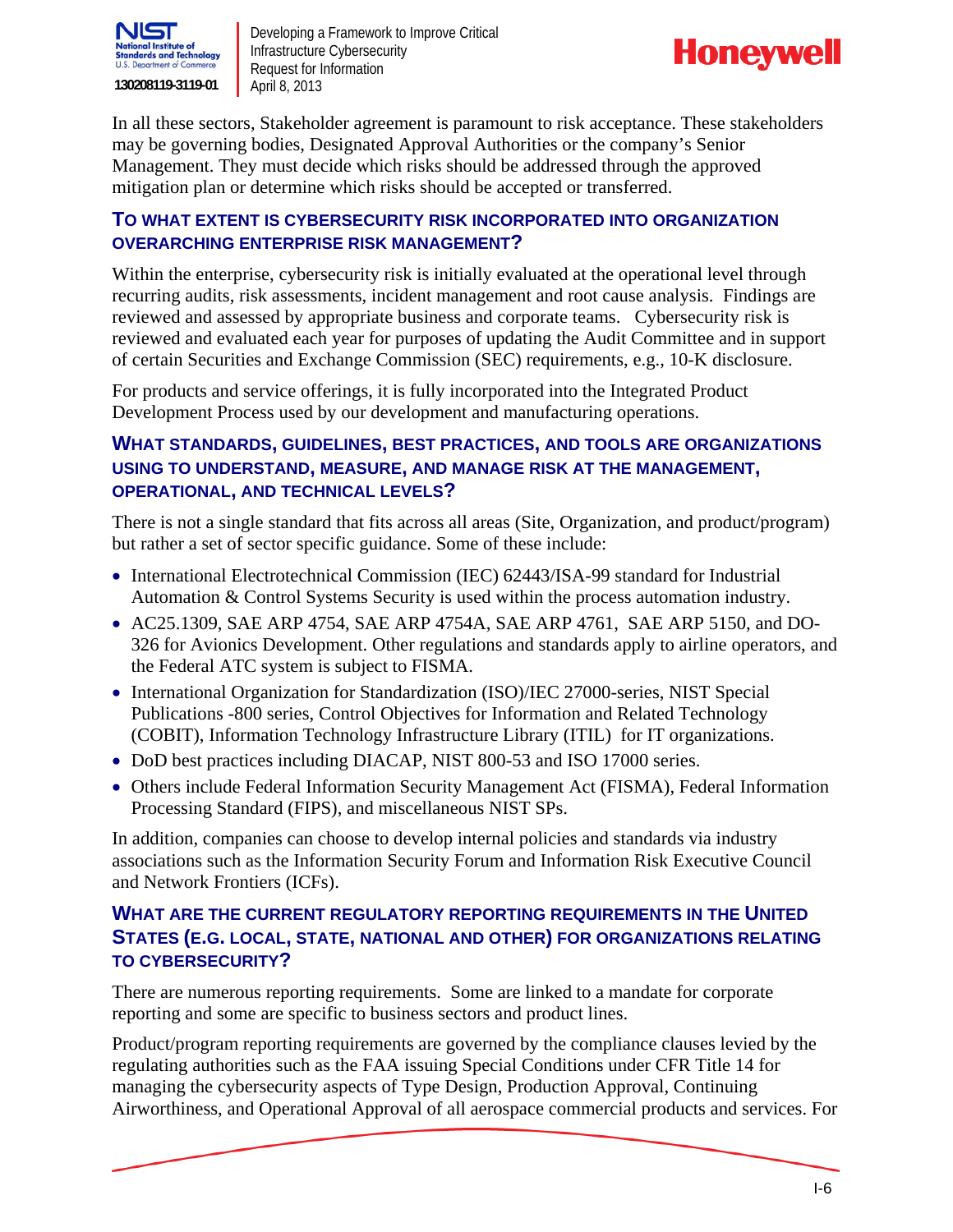![](_page_9_Picture_0.jpeg)

![](_page_9_Picture_2.jpeg)

DoD compliant mission systems the reporting requirements include DoD 8500 series documentation (DIACAP) including DIP, SIP, Score card and POA&M artifacts.

#### **WHAT ORGANIZATIONAL CRITICAL ASSETS ARE INTERDEPENDENT UPON OTHER CRITICAL PHYSICAL AND INFORMATION INFRASTRUCTURES, INCLUDING TELECOMMUNICATIONS, ENERGY, FINANCIAL SERVICES, WATER, AND TRANSPORTATION SECTORS?**

Our businesses are diverse and are interdependent with many critical infrastructure sectors including financial, telecommunications, transportation, energy, chemical, information technology and manufacturing sectors.

From the perspective of a critical infrastructure product supplier, integration of critical infrastructure into its operational environment will include at a minimum, power, heating and cooling, physical security system, cybersecurity systems, human interface, transportation and telecommunications.

#### **WHAT PERFORMANCE GOALS DO ORGANIZATIONS ADOPT TO ENSURE THEIR ABILITY TO PROVIDE ESSENTIAL SERVICES WHILE MANAGING CYBERSECURITY RISK?**

These goals vary by business sector; generally both qualitative and quantitative measurements can be used to define acceptable levels of performance during an emergency; these include incident management response time and the level of preparedness to respond to a cyber crisis based on different scenarios; and also the percentage of continuity of operations plans and procedures that have been tested.

From a product perspective the goals must be commiserate with the environment in which they apply. For example the single most critical performance goal in avionics is to maintain the safety to the travelling public of the air transport system. Continuity of business is the next most important, but is considered secondary to safety. For controls systems, priorities may be given to availability and integrity first and confidentiality second.

#### **IF YOUR ORGANIZATION IS REQUIRED TO REPORT TO MORE THAN ONE REGULATORY BODY, WHAT INFORMATION DOES YOUR ORGANIZATION REPORT AND WHAT HAS BEEN YOUR ORGANIZATIONS REPORTING EXPERIENCE?**

A very key point must be made that providing the same report to multiple regulatory bodies causes conflict both within and across sectors. Honeywell recommends a single entity for each individual critical infrastructure Sector. The content of what we report is generally defined within our contract/customer agreements. Our experience of providing cybersecurity information to more than one entity even within the same governmental organization is difficult due to the varying entities wanting different kinds of information used for different purposes. In some situations where there are overlapping responsibilities, agencies are inconsistent with their oversight and with their inter agency communications.

#### **WHAT ROLES(S) DO OR SHOULD NATIONAL/INTERNATIONAL STANDARDS AND ORGANIZATIONS THAT DEVELOP NATIONAL / INTERNATIONAL STANDARDS PLAY IN CRITICAL INFRASTRUCTURE CYBERSECURITY CONFORMITY ASSESSMENT?**

Many operators of critical infrastructure operate in more than one country. In addition, vendors providing products and services to critical infrastructure almost always sell their products and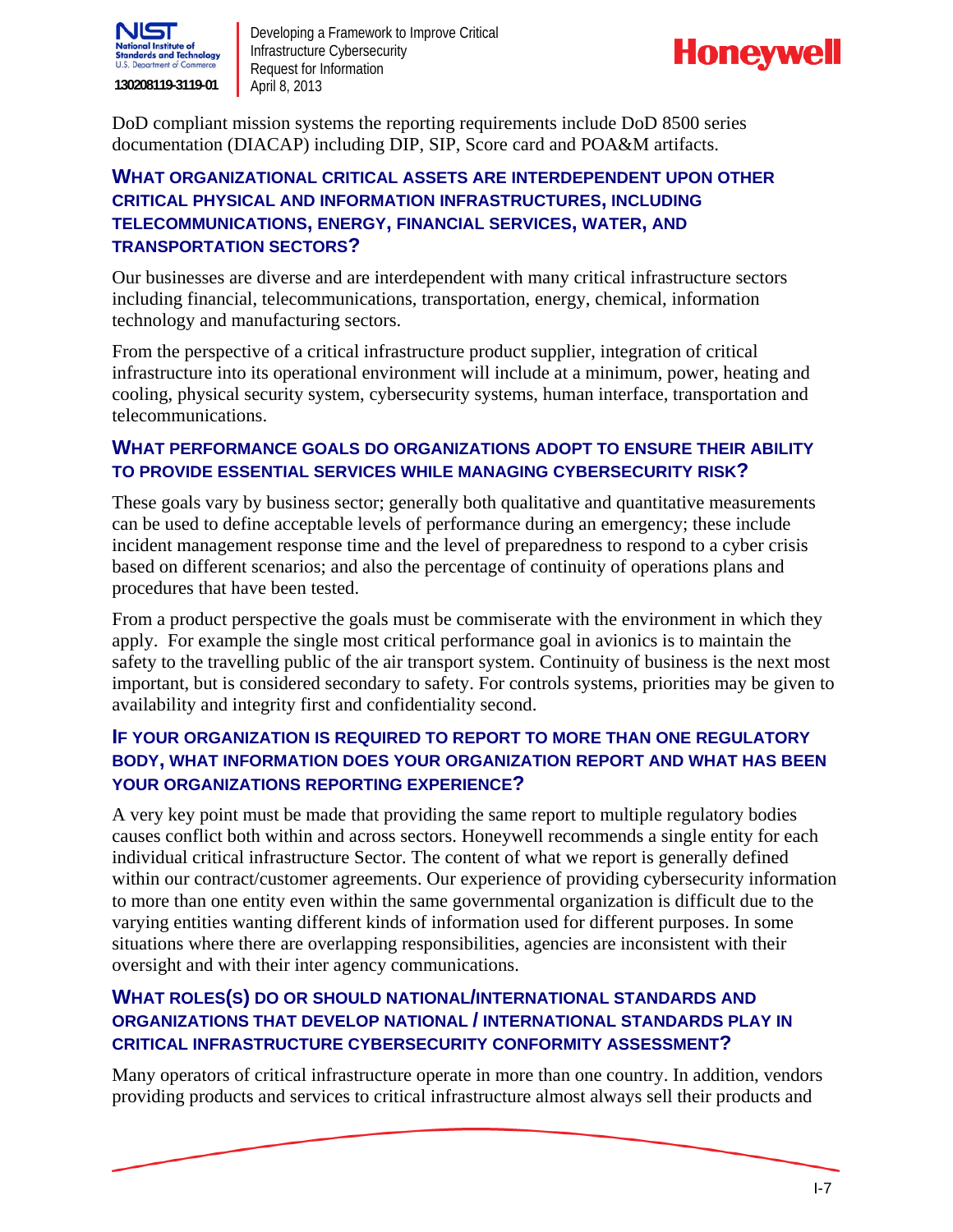![](_page_10_Picture_0.jpeg)

![](_page_10_Picture_2.jpeg)

services globally. Therefore, any standards or frameworks adopted in the US must be coordinated with international standards. This allows US vendors to remain competitive in the world market by providing a single product which meets both US and international standards.

Cybersecurity conformity requires clear enumeration of requirements and testing against those requirements. This is challenging in cybersecurity given software and network interdependencies. Before conformity assessment standards are developed for critical infrastructure, organizations should invest in developing guidelines that address these challenges. The guidelines should then be used on a voluntary basis to assess usefulness and then standards rolled out. Although the standards may vary across international boundaries, the intent would be for these organizations to provide the requirements and accepted means of compliance to the requirements for the assessment of designs and operating policies and procedures for critical infrastructure. Examples include avionics products within the National Air Spaces and Controls Systems within the power generation space.

Additionally, partnerships with such groups as the Information Security Forum (ISF) have been beneficial. Specific standards and white-papers have been instrumental in setting Honeywell's cyber resilience strategy. (ISF 2011 Standard of Good Practice for Information Systems Report and ISF Cybersecurity Strategies - Achieving Cyber Resilience Report)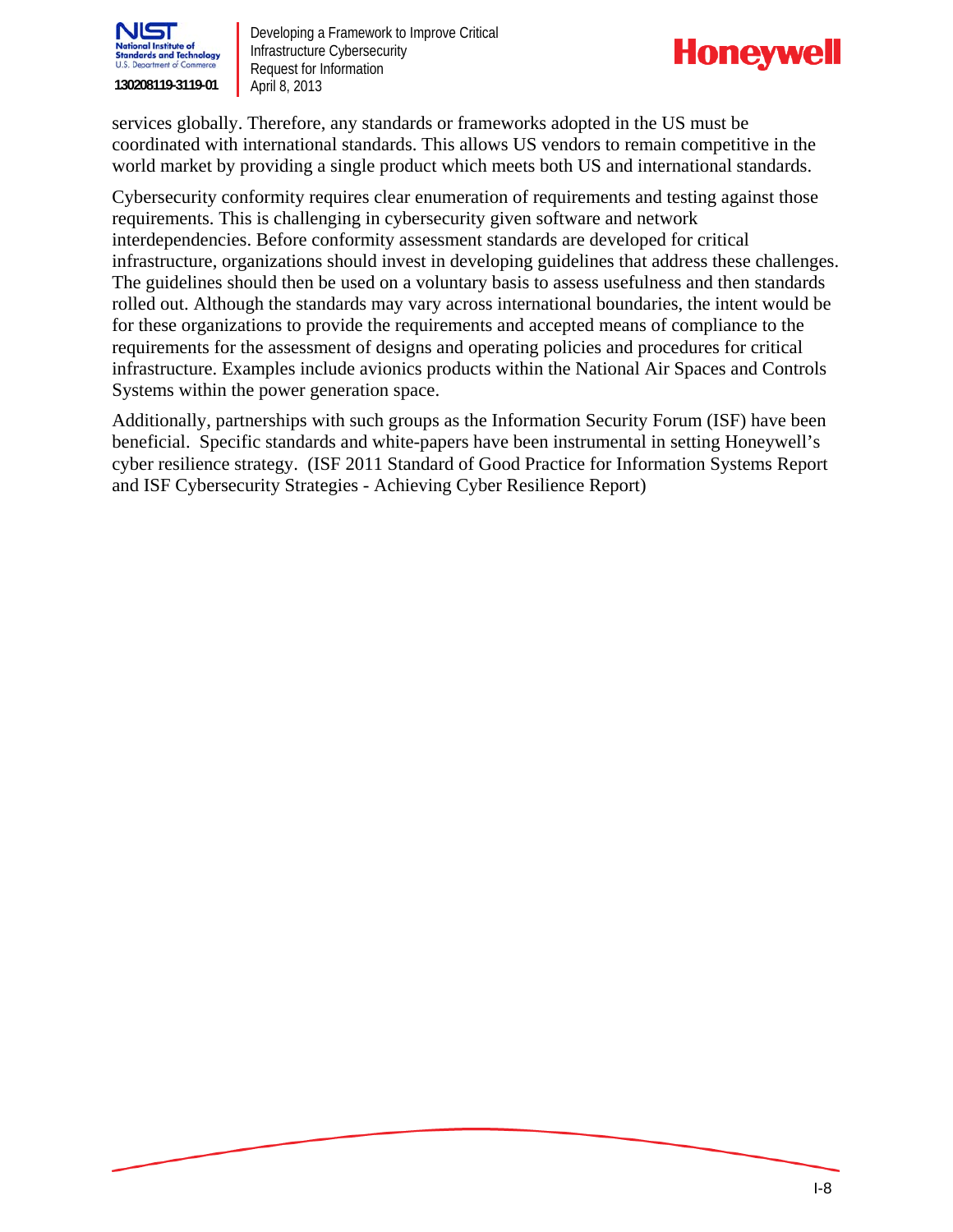![](_page_11_Picture_0.jpeg)

![](_page_11_Picture_2.jpeg)

## **USE OF FRAMEWORKS, STANDARDS, GUIDELINES, AND BEST PRACTICES**

There are numerous frameworks, standards and best practices. Most of the published ISO/IEC 27000-series, NIST SP 800-series, COBIT, ITIL and ISF Good Practices apply across sectors. This is an excellent opportunity for NIST to test the effectiveness of standards-based approaches and gain lessons learned. Standards should be rationalized to meet the needs of each sector. They should provide a foundation that can be customized for a diverse set of business models and must be flexible to meet the needs of the business without overburdening the technology. The content should be simple to understand.

#### **WHAT ADDITIONAL APPROACHES ALREADY EXIST**

Approaches for frameworks are similar, being comprised primarily of identifying risk, assessing impact of risk, prioritizing the risk and taking action on the risk. Continual assessments of new threats and their impact to the security posture of an asset is also a standard part of a best practices framework.

However, at the standards and guideline levels, diversity occurs across sectors almost immediately since the risk identification, impact and priorities vary. Much of this variance manifests itself in standards and applicable controls. There are numerous regulations and standards already in place. Listed below are a few of those.

- ISA 95 and IEC 62443/ISA 99 standards which are widely respected and increasingly adopted within the process control industry.
- CFR Title 14 regulations on acceptable risk to the public for aerospace products and services. These include Integrated Safety Risk Management, Development Assurance Processes, Safety Assessment of Design, Systems Engineering and Requirements Management. An initial set of high-level standards covering these areas would include FAA AC25.1309, SAE ARP 4754, SAE ARP 4754A, SAE ARP 4761, SAE ARP 5150, RTCA DO-178C, RTCA DO-254, RTCA-DO-278, and RTCA DO-326. Other regulations and standards apply to airline operators, and the Federal Air Traffic Control (ATC) system is subject to FISMA.
- Within the enterprise the use of the Unified Compliance Framework (UCF) is heavily leveraged. The UCF maps ISO/IEC 27000-series, NIST Special Publications -800 series; COBIT, ITIL; ISF standards of good practice, amongst others, such as Federal/state/country agencies and organizations. In addition, relationships with Industry Forums have been used to our advantage, e.g., ISF 2011 Standard of Good Practice for Information Systems Report and ISF Cybersecurity Strategies - Achieving Cyber Resilience Report.
- DIACAP 8500 approach for DoD certification.

#### **WHICH OF THESE APPROACHES APPLY ACROSS SECTORS?**

Although, in general, good practices and frameworks should be applicable across sectors, at the control level, they lack the granularity to make the controls set highly useful or lack the implementation/execution elements that will actually increase the security posture vs. just documenting it. This has led to the numerous standards and compliance documents we see today; each with their own set of sector specific controls. The overall implementation of those controls varies widely due to the nature of the performance, functionality and usage requirements of critical infrastructure products. As stated previously, one cannot assume critical infrastructure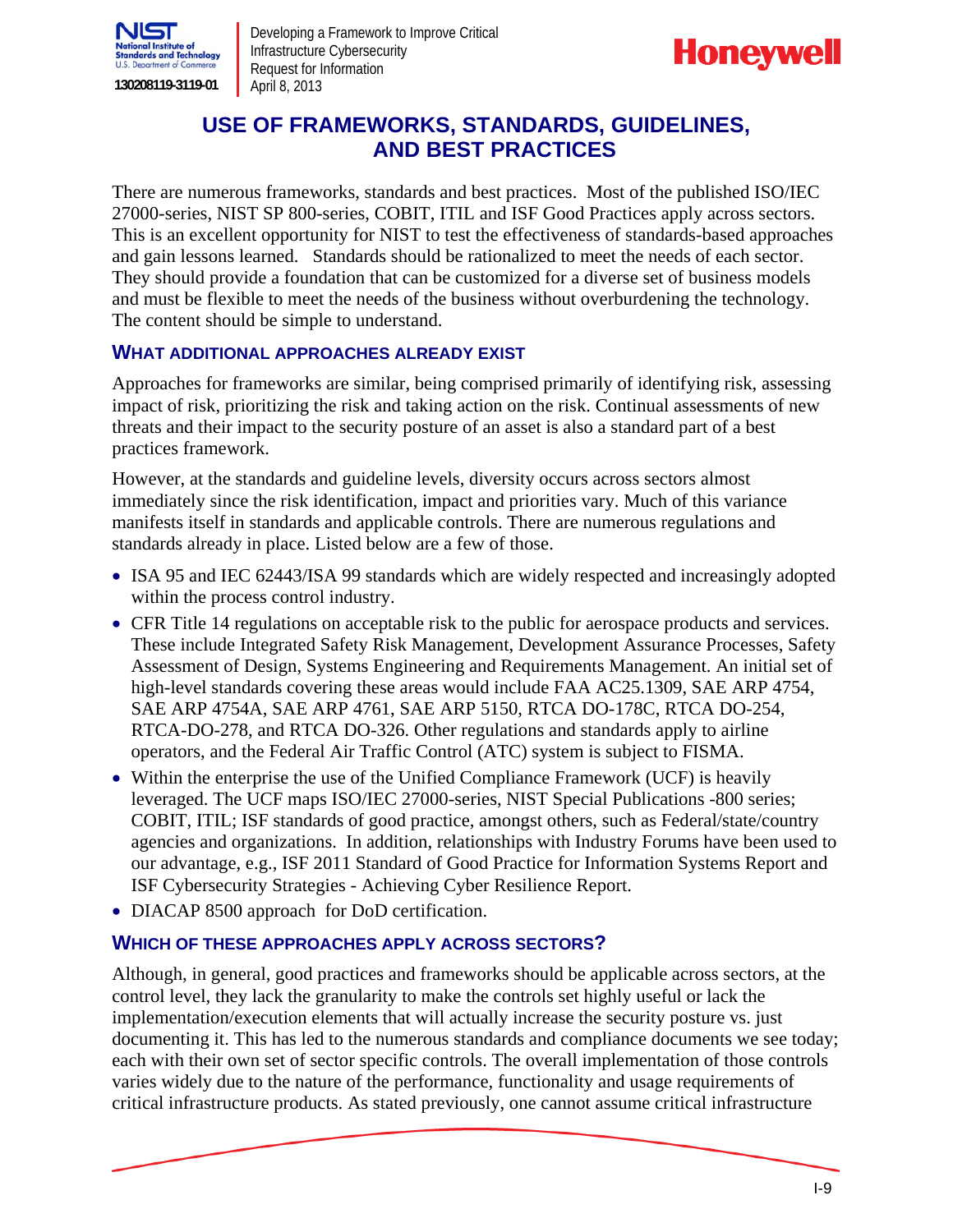![](_page_12_Picture_0.jpeg)

![](_page_12_Picture_2.jpeg)

controls within an operational environment are directly mapped to Information Technology (IT) controls used within a company's IT environment.

It is however, worthwhile to review the various sector standards currently in place and determine their broadness within a sector. For example:

- ISA standards are used extensively in the oil and gas sectors. These approaches apply to some portions of the electric sector.
- Various FAA standards were written specifically for use by the Aerospace sector to satisfy national and international regulations for safety and security. Most are written generally enough to be applicable to all sectors, but adoption outside Aerospace is extremely limited.

#### **WHICH ORGANIZATIONS USE THESE APPROACHES?**

These approaches are widely used across the industry for the products that are supplied into the critical infrastructure sectors for both commercial and federal customers. In most cases compliance must be met in association with the standards that are embedded in the approach.

Enterprise Security groups leverage the UCF while IT is more closely linked to frameworks such as ITIL and COBIT. Key principles associated with these approaches and good practices are integrated into internal policies and standards that are used by operations, compliance groups and Steering Committees.

#### **WHAT IF ANY ARE THE LIMITATIONS OF USING SUCH APPROACHES?**

In all cases of a company's central infrastructure, a development program or a site deployment, the approach must be integrated into the basic processes of the organization and must be highly measurable. The standards are in many cases interdependent, so it can be difficult to implement a subset of the standards while ensuring completeness. The division of responsibilities between the different standards reflects the division of responsibilities between organizations in a particular sector which may not be representative of other sectors.

Cost can also play a factor in ensuring an approach has longevity. Some standards must be purchased including updates. This may make consistency across companies even within a sector more difficult. Limitations are based on the willingness to adopt and the expense to comply. Since return on investment is typically not easily quantifiable for security, inconsistencies on the degree of adoption can occur.

Lastly, trying to generalize the controls for broader usage can render them ineffective and less valuable when implemented.

#### **WHAT IF ANY MODIFICATION CAN MAKE THESE APPROACHES USEFUL?**

Any common framework must be able to insert appropriate and flexible standards to meet the needs of each sector. It should provide a foundation that can be customized for a diverse set of business models / critical infrastructures and must be flexible to meet the needs of the business without overburdening the technology. The content should be simple to understand.

#### **HOW DO THESE APPROACHES TAKE INTO ACCOUNT SECTOR-SPECIFIC NEEDS?**

There are essentially three layers to this approach; the first involves those controls that can span sectors. Elements such as the inclusion of a disaster recovery plan or the implementation of redundancy may fall in this category. The 2nd layer contains those controls within a sector that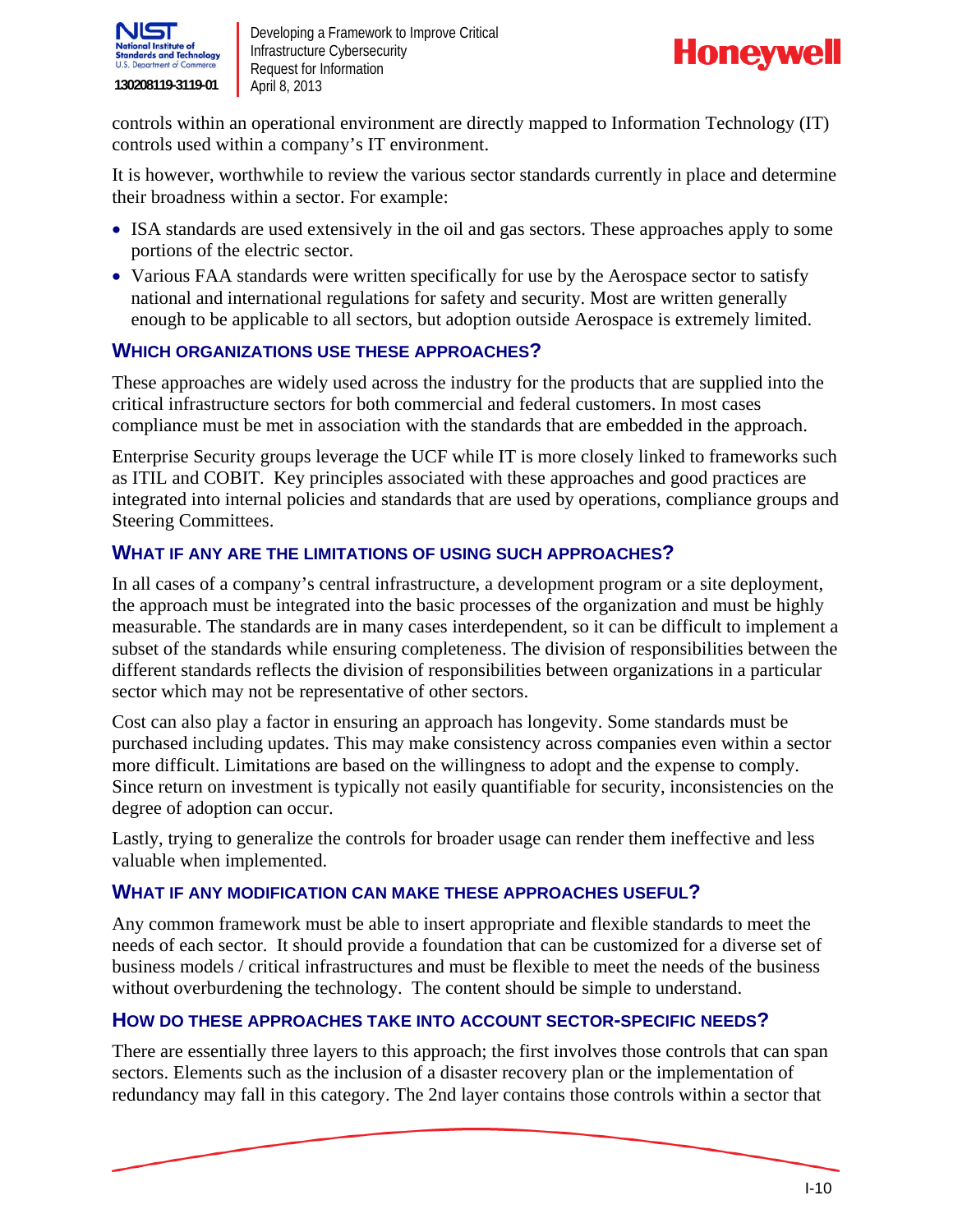![](_page_13_Picture_0.jpeg)

![](_page_13_Picture_2.jpeg)

might span differing sub-sectors. Lastly, there is a layer of controls that are specific to a subsector which are either not applicable or not implementable across multiple sub-sectors, but only apply to a specific sub-sector.

These approaches are based on managing the requirements and implementations of a specific sector. Sector-specific needs and practices are managed naturally by their inclusion in the requirements. Additionally, sector specific agencies develop standards and requirements that can result in overlapping compliance requirements and the cost of this overlap must be factored in to the controls framework. Lastly, the currency of the standards must be considered in order for them to keep up with the pace of the threats for a particular sector.

#### **WHEN USING AN EXISTING FRAMEWORK, SHOULD THERE BE A RELATED SECTOR-SPECIFIC STANDARDS DEVELOPMENT PROCESS OR VOLUNTARY PROGRAM?**

Any framework must be tailored to the specific sector. The working members of those sectors must have input. Standard practices vary widely between sectors and even between different roles within a given sector. It would not be feasible to mix sector members. The traditional 'onesize-fits-all' approach is ineffective. Developing a way to group sectors/industries, (example; by threat vectors and or "personas"), provides the opportunity to implement rational solutions capable of enhancing cybersecurity without degrading business operations.

#### **WHAT CAN THE ROLE OF SECTOR-SPECIFIC AGENCIES AND RELATED SECTOR COORDINATING COUNCILS BE IN DEVELOPING AND PROMOTING THE USE OF THESE APPROACHES?**

There are several valuable roles that agencies can play including:

- Becoming an active participant in the Defense Industrial Base Sector Coordinating council (DIB SCC).
- Coordinating existing sector agencies, standards organizations, and other interested parties ensuring that conflicting direction is not given to industry suppliers.
- Advocating reasonable and adequate controls and security capabilities that target the specific threats impacting the specific sector/industry.

#### **WHAT OTHER OUTREACH EFFORTS WOULD BE HELPFUL?**

In order to measure success in terms of increasing the security posture a standardized, yet non complex process to measure the maturity of an organization's security controls and capabilities against frameworks like ISO and NIST would be helpful. This will enable organizations to identify security gaps and implement and upgrade; thus avoiding over/under security investments. As always, continual communications with industry partners is appreciated.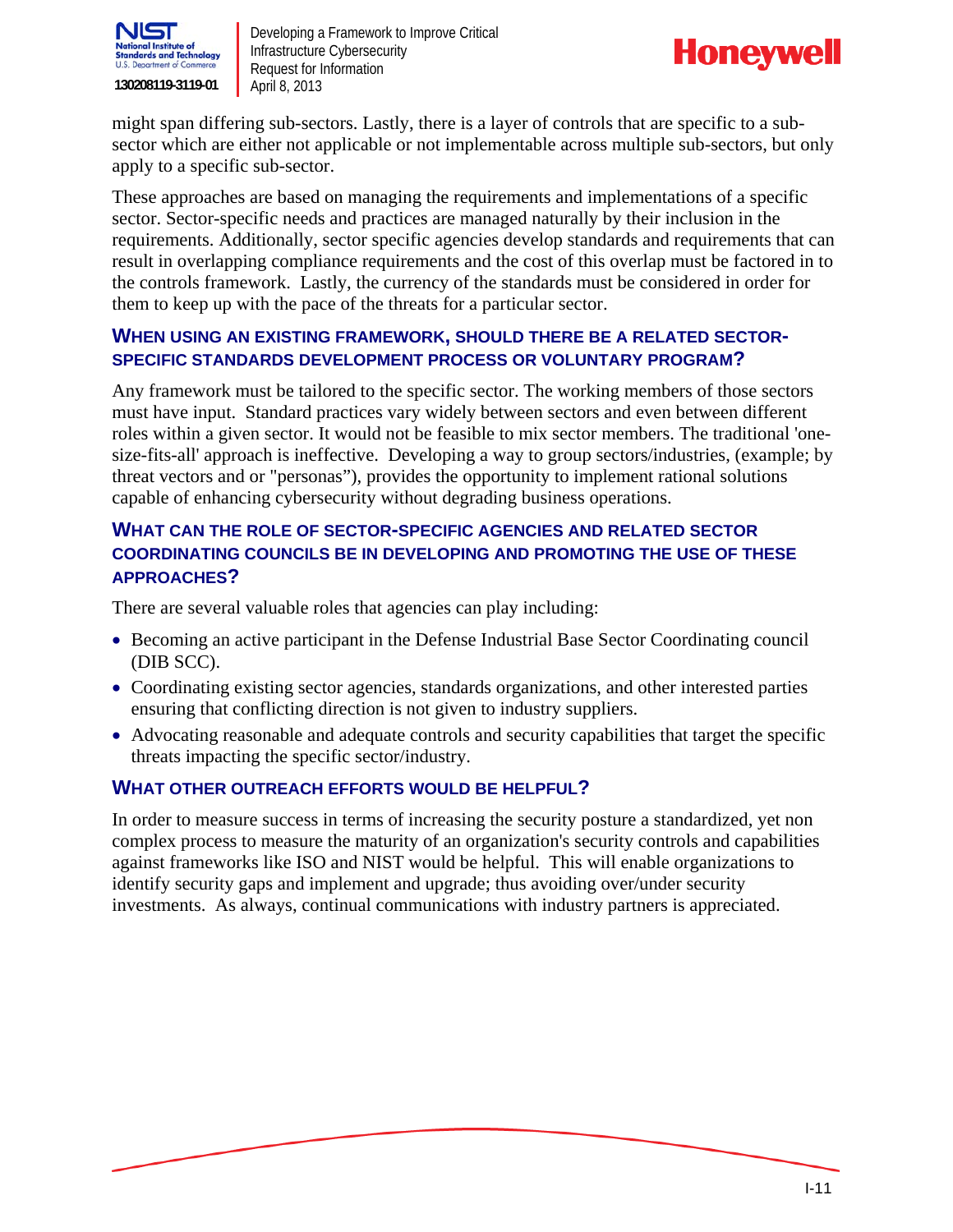![](_page_14_Picture_0.jpeg)

![](_page_14_Picture_2.jpeg)

## **SPECIFIC INDUSTRY PRACTICES**

The use of core security technologies, practices and processes, where not governed by regulation, are typically leveraged in varying degrees to different levels of success. For example, although encryption & key management is leveraged for many systems, it is certainly not leveraged by all and is managed differently depending on the organization's appetite for risk.

#### **ARE THESE PRACTICES WIDELY USED THROUGHOUT CRITICAL INFRASTRUCTURE AND INDUSTRY?**

Outside of compliance and regulatory standards required, industry may additionally, utilize best practices within product/program development and manufacturing processed. Included below are routine practices used in the energy sector.

- Separation of business from operational systems
- Mission/system resiliency practices
- Security engineering practices.

Under the auspices of DOT, FAA, and ICAO, the Aerospace sector is already subject to a standards-based framework for risk management practices to assure the safety of the public, a framework which includes the threats of cybersecurity attack. Since commercial air transport was first begun, the sector has integrated practices and processes to assure compliance with these safety regulations and standards. Aerospace risk management controls include versions of all of the cybersecurity framework controls, but are implemented through practices that are both different from, and more rigorous in their enforcement, than the corresponding practices in many other commercial sectors.

Our experience regarding enterprise implementations show that, where not governed by regulation, the use of core security technologies, practices and processes by companies is inconsistent. The inconsistencies are driven in part by differing risk tolerances within lines of business, sector and sub-sector.

#### **HOW DO THESE PRACTICES RELATE TO EXISTING INTERNATIONAL STANDARDS AND PRACTICES?**

For product deliveries these practices are generally universal. For example, interoperability, compatibility and reciprocity between national agencies and airspaces have meant that these practices have been or will be largely reflected in existing international standards and practices.

Many companies also align with international standards such as ISO.

#### **WHICH OF THESE PRACTICES DO COMMENTERS SEE AS BEING THE MOST CRITICAL FOR THE SECURE OPERATIONS OF CRITICAL INFRASTRUCTURE?**

Sector priorities will differ. Honeywell provides guidance below for the energy sector and the aviation portion of the Transportation sector as well as enterprise guidance. Energy practice high priorities:

- Separation of business from operational systems
- Use of encryption and key management
- Identification and authorization of users accessing systems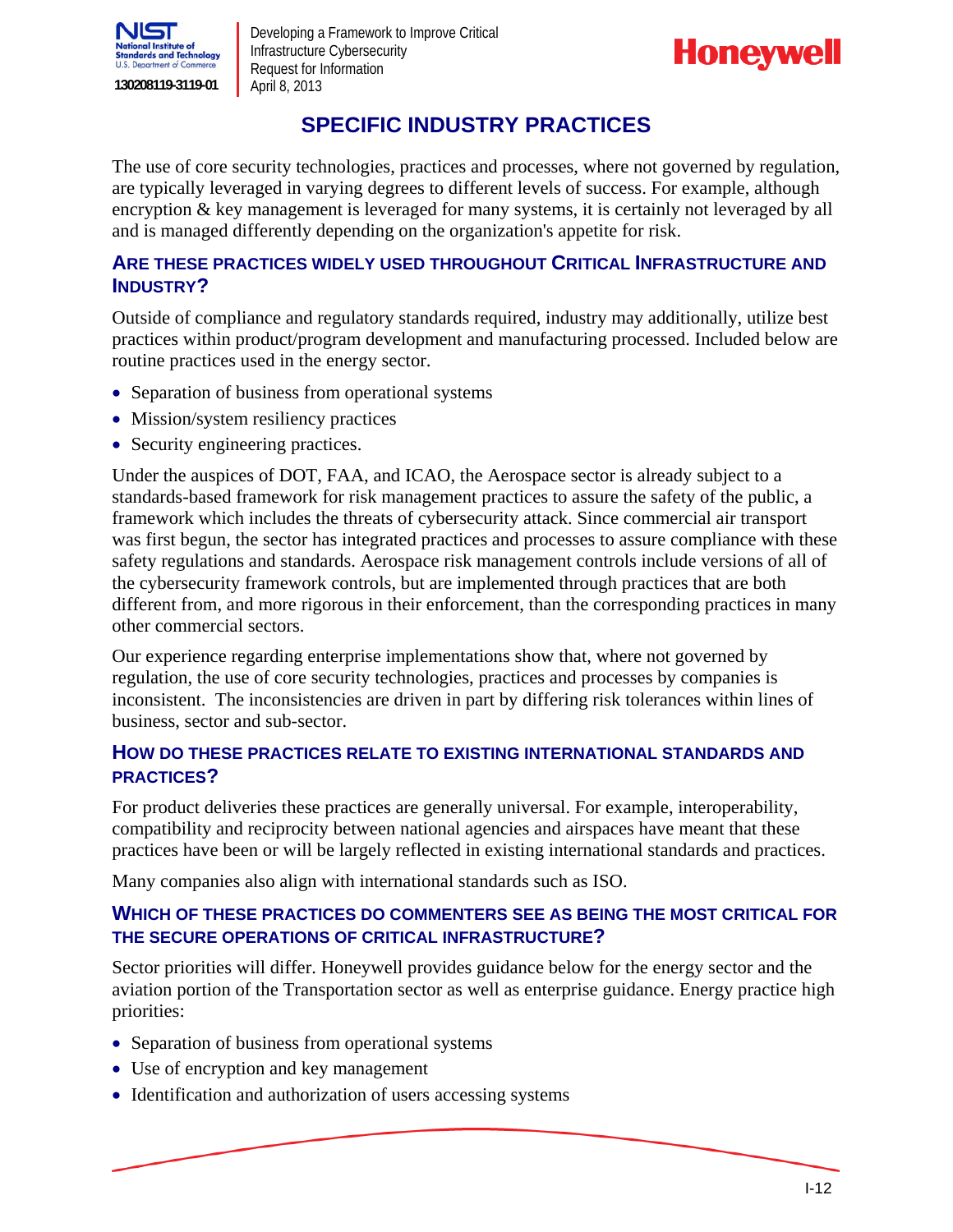![](_page_15_Picture_0.jpeg)

![](_page_15_Picture_2.jpeg)

- Security engineering practices
- Mission/system resiliency practices
- Monitoring and incident detection tools and capabilities
- Incident handling policies and procedures
- Asset identification and management
- Privacy and civil liberties protection.

That said, the priority and adherence of these practices is determined by a range of factors and flexibility is prudent to assure broad adoption.

Aviation practices themselves are not critical. What is critical is the means to evaluate the effectiveness and completeness of a proposed set of controls. Key concerns include safety and reliability (continuity of business).

Within the confines of internal company operations, mission/system resiliency is a high priority. These practices are a broad category and encompass several of the other areas. It is not just specific to cybersecurity. Resiliency practices are leveraged to withstand other impactful events such as natural disasters.

#### **ARE SOME OF THESE PRACTICES NOT APPLICABLE FOR BUSINESS OR MISSION NEEDS WITHIN PARTICULAR SECTORS?**

There are differences across sectors. While some are unwavering, others allow flexibility. With the Aerospace sector it requires strict compliance without consideration for cost-benefit relief. As a result, there are significant differences in how some of these practices are implemented and enforced. For example, access to aircraft equipment and facilities is strictly controlled through badge reading, personnel checks, and airport physical access control systems. Aircraft incidents are subject to mandated reporting and are subject to investigation by dedicated resources such as the National Transportation Safety Board (NTSB). All avionics are subject to design assessments, testing, and verification requirements.

Within the energy sector, although recommended, some practices are not required or do not apply to all sub-sectors. For most cases, business or mission, a one size fits all is not a reasonable approach and risk based considerations should be part of the solution.

#### **WHICH OF THESE PRACTICES POSE THE MOST SIGNIFICANT IMPLEMENTATION CHALLENGE?**

Practice implementation challenges can be grouped into two elements:

- Technology
	- Encryption and key management are challenging. Many legacy devices do not and cannot support encryption. Key management is an ongoing expense due to the lack of policy driven key management systems. Additionally the use of encryption and key management due to the high mobility of aircraft across international legal boundaries can create technical challenges.
- Process / Policy
	- **Monitoring & Incident Detection: the threat landscape is continually evolving/shifting, and** the technology is expensive and resource intensive to manage effectively. Mission/system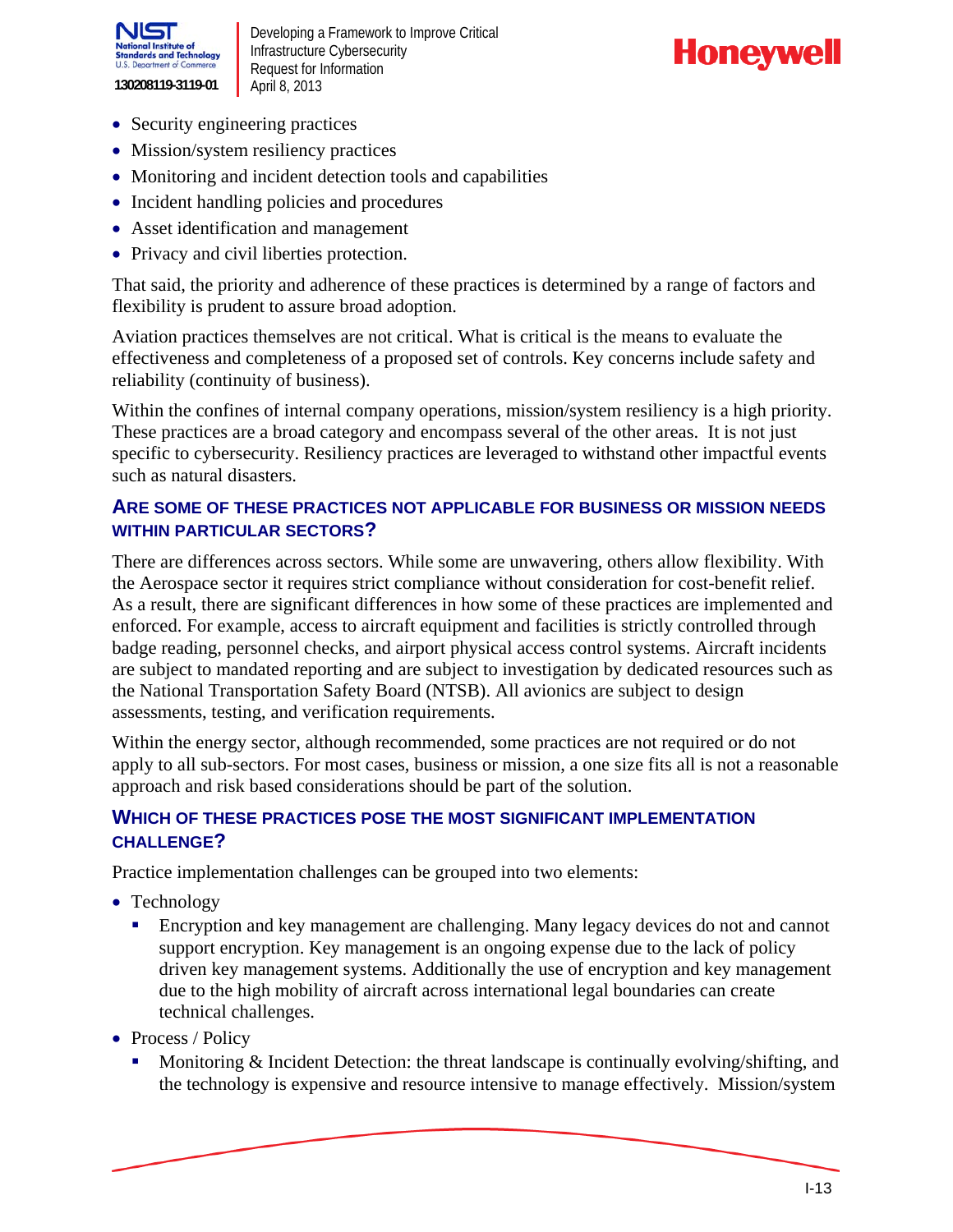![](_page_16_Picture_0.jpeg)

![](_page_16_Picture_2.jpeg)

resiliency practices are broader in scope than just cybersecurity which by itself means additional requirements.

Difference at the international level regarding privacy can pose challenges to sharing vulnerability, threat and resolution information across global entities.

#### **HOW ARE STANDARDS OR GUIDELINES UTILIZED BY ORGANIZATIONS IN THE IMPLEMENTATION OF THE PRACTICES?**

For the production and manufacturing of mission level systems all practices are developed for compliance with standards and guidelines. This is also the case in both public and private deployments. In some cases, such as cryptography there is near universal adoption of the NIST cryptographic standard as a best practice.

Non-mission or company enterprise systems utilize a variety of standards in the implementation of practices. Publications such as ISO/IEC 27000-series can serve as a foundation for internal policies & standards that are adapted to address an organization's cybersecurity requirements.

#### **DO ORGANIZATIONS HAVE A METHODOLOGY IN PLACE FOR THE PROPER ALLOCATION OF BUSINESS RESOURCES TO INVEST IN, CREATE, AND MAINTAIN IT STANDARDS?**

For program/product needs, methodologies exist and compliance requires the allocation of the appropriate resources to engage and the appropriate investment to be in place. For example, sufficient resources to achieve compliance with standards must be allocated in order to receive and maintain FAA design and operational approvals.

At the enterprise level, different frameworks are utilized in order to make the best use of available resources. Honeywell uses The Unified Compliance Framework (UCF). The UCF maps standards and practices and Government agencies' requirements. In addition, relationships with industry forums are used to validate threats, assess solutions and rationalize security investments.

#### **DO ORGANIZATIONS HAVE A FORMAL ESCALATION PROCESS TO ADDRESS CYBERSECURITY RISKS THAT SUDDENLY INCREASE IN SEVERITY?**

For the industrial energy sector and aerospace transportation sector, all incidents which may affect safety margins must be reported. Companies can utilize reporting mechanisms and relationships with threat sharing organizations to allow for sharing of information for severe risks. These kinds of escalations allow companies to more quickly react with product enhancements.

For customers who request continuous monitoring of their critical infrastructure, cybersecurity risk is regularly evaluated at the operational level through recurring audits, risk assessments, incident management and root cause analysis. Much of this can be accomplished in real-time comparing findings against threat levels.

Some escalation processes allow organizations to adjust their security response capabilities to address specific targeted threats. These processes employ a uniform system of progressive readiness conditions ranging from normal to maximum readiness. Linked to each readiness condition are control and response options which can be applied to anticipate and or respond to specific intrusion characteristics or activities.

Findings are formally published in audits and threat briefs and are reviewed and assessed by appropriate stakeholders at formal risk assessment meetings. Additionally, stakeholders are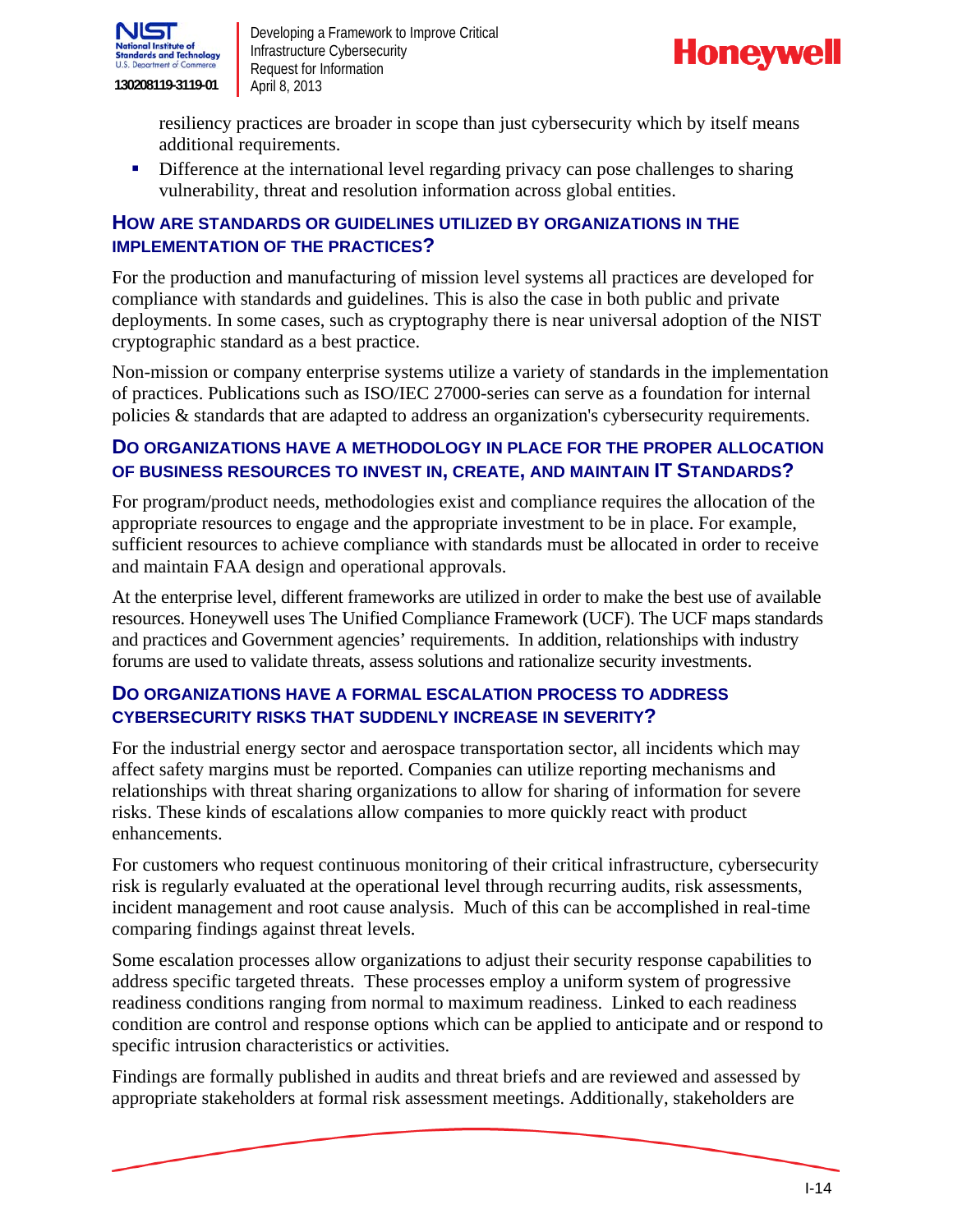![](_page_17_Picture_0.jpeg)

![](_page_17_Picture_2.jpeg)

alerted as part of the response process to any incident with characteristics that could have a material impact on an organization.

#### **WHAT RISKS TO PRIVACY AND CIVIL LIBERTIES DO COMMENTERS PERCEIVE IN THE APPLICATION OF THESE PRACTICES?**

This risk is most likely to be realized when work is accomplished across international boundaries. Exposure of personal information can occur for both the victim and the attributed entity. Many industrial energy critical infrastructure systems are focused on commercial and industrial sectors as opposed to residential and consumer sectors. In these commercial and industrial sectors there are limited civil liberties issues when compared with residential and consumer sectors. If an information sharing and analysis center is established for example, then appropriate legal protection must be in place to control the distribution of proprietary information.

For internal storage and management of information at the enterprise level, the boundary between personal & corporate data is shifting. It is common to mingle both corporate & private data on a single mobile device which makes monitoring and responding challenging without infringing on an individual's right to privacy.

#### **WHAT ARE THE INTERNATIONAL IMPLICATIONS OF THIS FRAMEWORK ON YOUR GLOBAL BUSINESS OR IN POLICYMAKING IN OTHER COUNTRIES?**

For avionics products, international interoperability and reciprocity means that domestic requirements will be propagated globally. Lack of coordination with other national standards can result in exaggerated compliance costs, outright conflict between other requirements, or being disqualified from certain markets. Within enterprise technology bounds, privacy & encryption are the most difficult areas to address. Each country has unique privacy requirements and laws and varying degrees of acceptance levels of encryption. Enforcing policies & standards across borders becomes increasingly complex.

#### **HOW SHOULD ANY RISKS TO PRIVACY AND CIVIL LIBERTIES BE MANAGED?**

Clear boundaries regarding information sharing must be established and agreed upon at the nation state level. If uncoordinated with other national standards, risks can result in exaggerated compliance costs, conflict between other requirements, or being disqualified from certain markets. Internationally accepted standards can ease the conflict, but can take much time in reaching consensus.

#### **IN ADDITION TO THE PRACTICES NOTED ABOVE ARE THERE OTHER CORE PRACTICES THAT SHOULD BE CONSIDERED FOR INCLUSION IN THE FRAMEWORK?**

Some recommended inclusions are as follows:

- The framework must not be so narrow that it inhibits innovation.
- The framework should leverage lessons learned from previous efforts and develop an incremental voluntary adoption approach.
- procedures is acceptable. • Practices should be based on showing that the security risk of the fielded system and related
- Simple separation of business from operational systems is not correct—operational systems exist fundamentally to support a business and must include interfaces for maintaining and monitoring operational functions, as well as providing data to support other business functions.